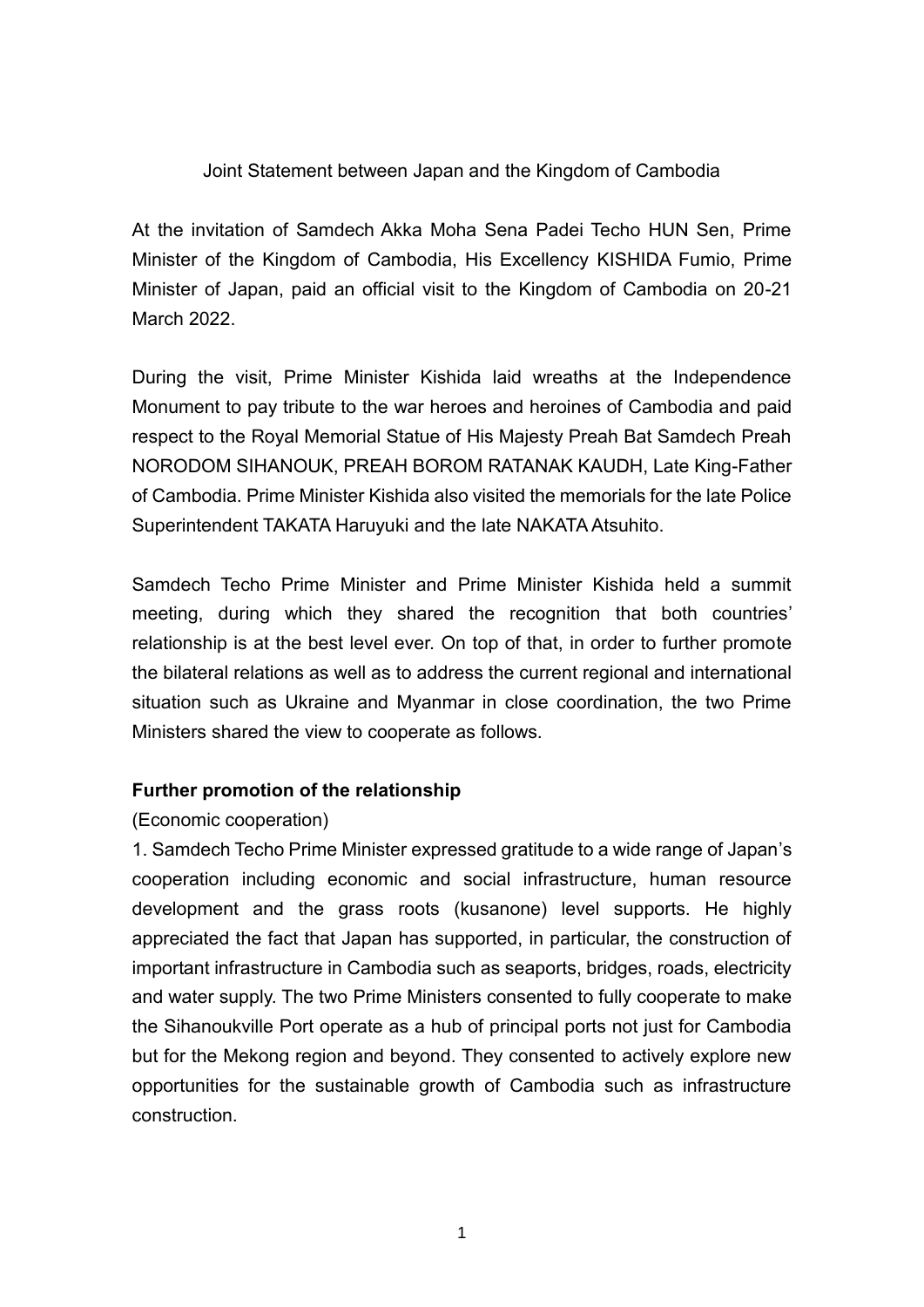#### (Cooperation in health sector)

2. Samdech Techo Prime Minister expressed gratitude to Japan's support for countermeasures against COVID-19 such as donation of approximately 1.3 million doses of vaccines through COVAX, grant aid and support through contribution to international organizations amounting approximately 6 billion JPY as well as fiscal support loan amounting 45 billion JPY in total. The two Prime Ministers consented to continuously cooperate in taking countermeasures against COVID-19 and for the early recovery of the economy.

#### (Security cooperation)

3. On the occasion of the  $30<sup>th</sup>$  anniversary of the Japan Self-Defense Forces' participation in the peacekeeping operation (PKO) in Cambodia, Prime Minister Kishida highly appreciated the fact that Cambodia has changed from a recipient country to a contributing country which dispatches troops to PKO, and has taken part with the international community in the cause of international peace and stability. The two Prime Ministers welcomed the successful official visit of Lt. Gen. Hun Manet, Deputy Commander-in-Chief, Royal Cambodian Armed Forces and Commander of Royal Cambodian Army, to Japan last month. The two Prime Ministers welcomed the port call at the Sihanoukville Port by the Japan Maritime Self-Defense Force (JMSDF) vessels and the goodwill exercise as well as the visit to the Ream Naval Base by JMSDF. Furthermore, the two Prime Ministers consented to further strengthen cooperation in the field of security through continuous visits, including port calls by JMSDF vessels, expansion of bilateral exercises as well as cooperation between Japan Ground Self-Defense Force and the Royal Cambodian Army for humanitarian aid and disaster relief. They also consented to coordinate activities for the maintenance of peace through capacity building in the field of the peacekeeping operation and cooperation in sharing Cambodia's experience in demining with third countries. In this context, Samdech Techo Prime Minister expressed gratitude to Japan's strong support for demining so far.

(Enhancement of economic relations such as strengthening supply chains) 4. The two Prime Ministers acknowledged the importance of the diversification of supply chains and industrial development of Cambodia. On top of that, under the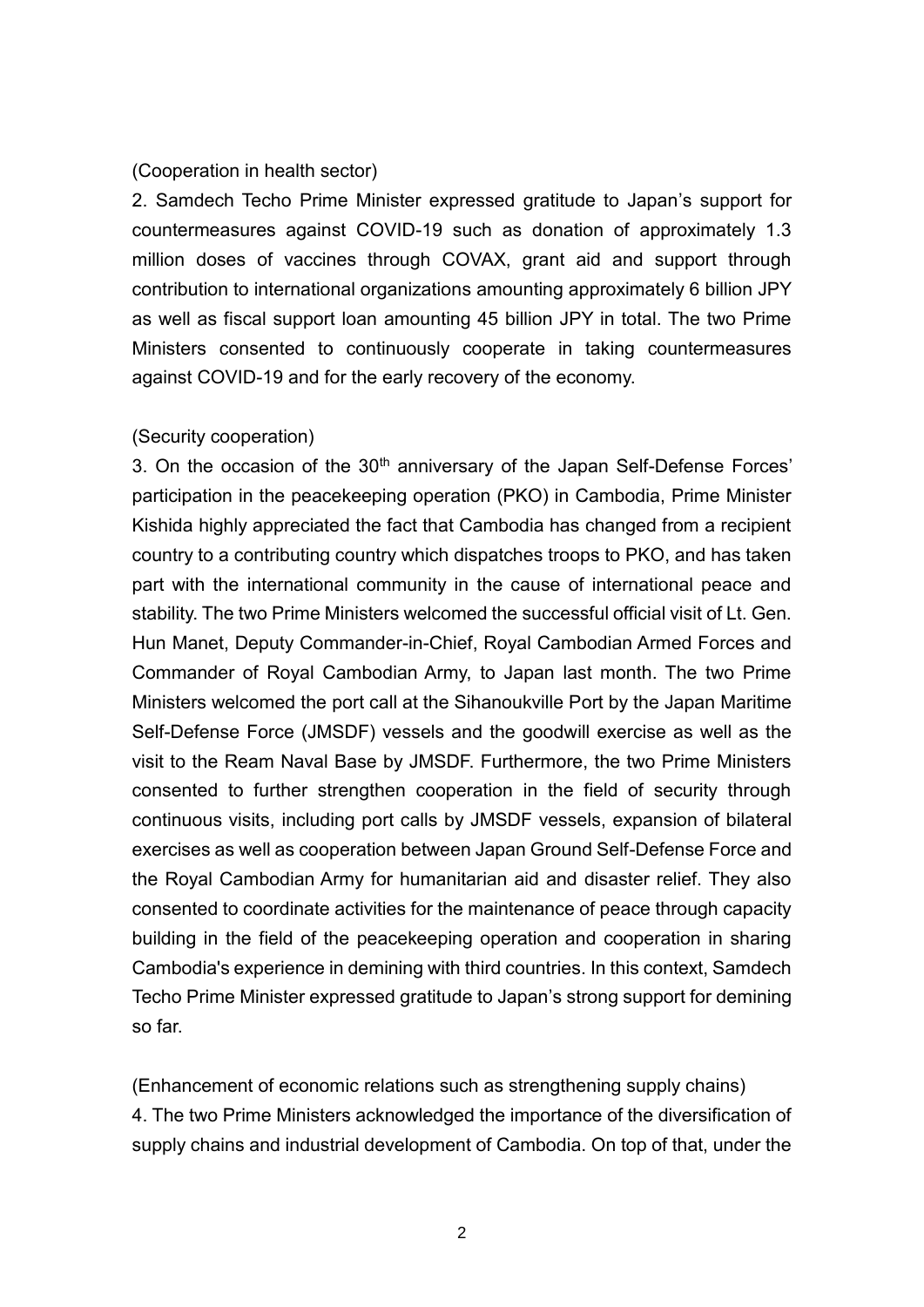Asia Japan Investing for the Future Initiative (AJIF), the two Prime Ministers consented to foster the development of high-skilled industrial human resources in cooperation with Cambodia-Japan Digital Manufacturing Center (CJDM) of the Royal University of Phnom Penh, to strengthen the resilience of supply chains and to support the efforts of both countries' businesses to create new industries by solving social issues through utilizing digital technology.

5. Samdech Techo Prime Minister highly praised the investment by Japanese companies for contributing to Cambodia's economic development and industrial diversification. Prime Minister Kishida welcomed the enforcement of Cambodia's new investment law, which promotes business expansion, in October last year. In order to promote investment by Japanese companies, the two Prime Ministers consented to further enhance the investment environment of Cambodia by relevant ministers themselves through such means as the bilateral investment agreement and the Public-Private Sector meeting.

6. The two Prime Ministers shared the importance of achieving both goals of economic growth and lowering greenhouse gas emissions, and shared the recognition that it is essential to utilize all fuels and technologies according to the circumstances of each country while ensuring secure and stable supply of energy. Prime Minister Kishida expressed his intention that, under the Asia Energy Transition Initiative (AETI), Japan would support a realistic energy transition in Cambodia through means including the formulation of a roadmap towards carbon neutrality in collaboration with JICA and the knowledge sharing through the Asia CCUS Network.

# (RCEP and AJCEP)

7. The two Prime Ministers consented to strengthen cooperation to ensure the full implementation of the ASEAN-led Regional Comprehensive Economic Partnership (RCEP) Agreement and ASEAN-Japan Comprehensive Economic Partnership (AJCEP) Agreement.

## (Cooperation in digital)

8. The two Prime Ministers shared the view that digital has potential to elevate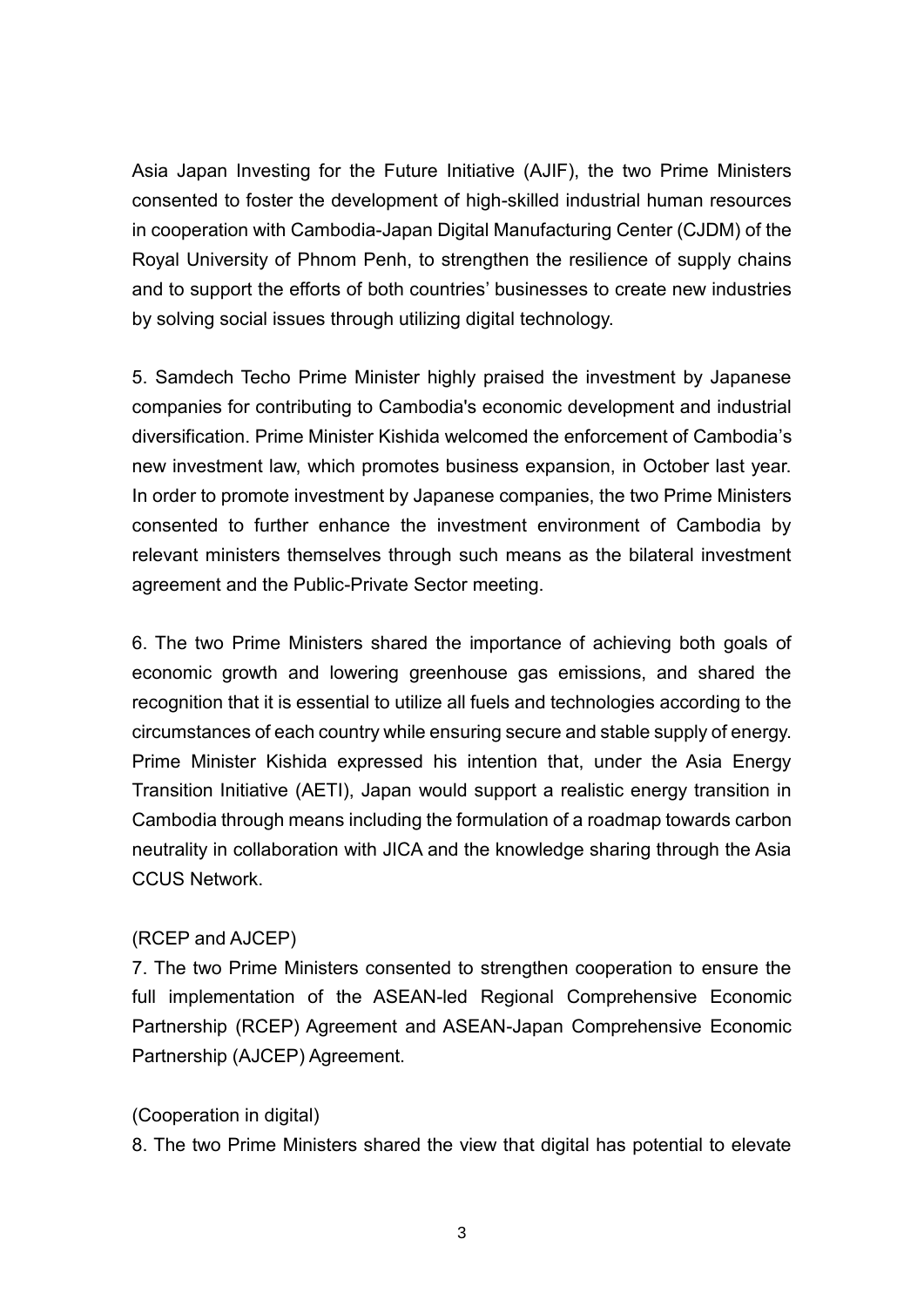the bilateral relationship to further height and the importance of enhancing the cooperation in digital. In relation to this, the two Prime Ministers shared the recognition that the development of a central bank settlement system, Bakong, which is supported by a Japanese company, is an innovative effort leading the region and the world, and the importance of supporting this kind of effort. Samdech Techo Prime Minister also highly appreciated the fact that Japan is contributing to the realization of smart cities in Cambodia and the two Prime Ministers consented to cooperate toward further realization in this field.

### (Economic security)

9. The two Prime Ministers expressed their intention to enhance cooperation in economic security as a new field of cooperation between Japan and Cambodia. They expressed concerns about economic coercion and emphasized the importance of strengthening the international economic order to counter the new challenges such as economic coercion. They also emphasized that technologies should be used in the manner of respecting individual rights and making the lives of citizens more secure, prosperous, and rewarding. The two Prime Ministers confirmed the importance of advancing the development of secure, open and transparent 5G and beyond 5G networks as well as the importance of principles such as openness or diversity for ensuring long term security, reliability and resilience of telecommunication infrastructures including 5G. In this respect, the two Prime Ministers concurred that Japan would provide various support on economic security to Cambodia.

## (Cyber cooperation)

10. The two Prime Ministers reaffirmed their shared commitment to the United Nations framework for responsible state behavior in cyberspace, including the applicability of international law, support for implementation of voluntary, nonbinding norms, confidence-building measures, as well as support for cyber capacity building. The two Prime Ministers underscored the importance of implementing this framework, as well as working towards improved understandings of how existing international law applies to state conduct in cyberspace including through the sharing of national positions on this topic. The two Prime Ministers confirmed to continue to cooperate towards capacity building

4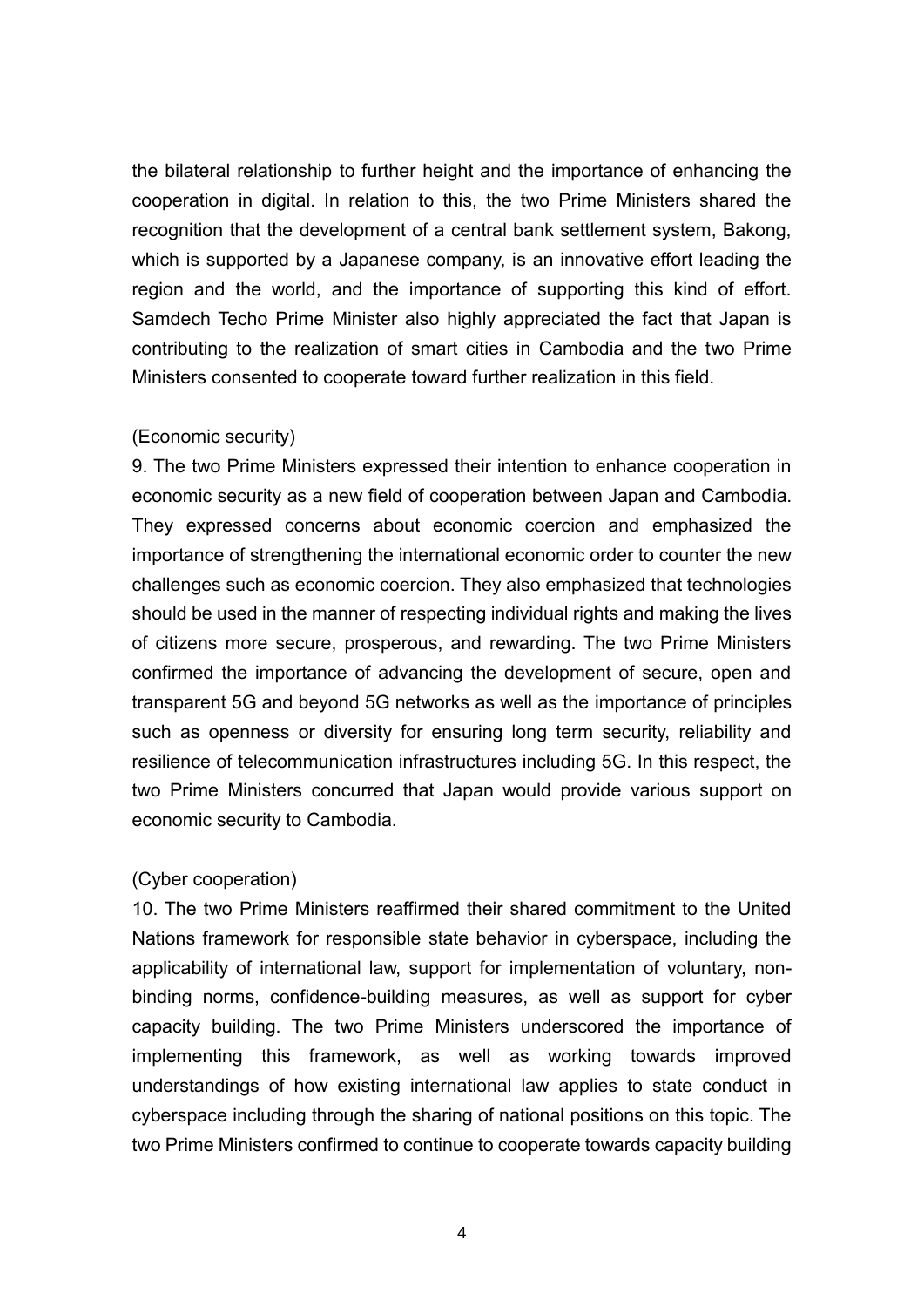to respond to the cyber threat and the enhancement of resilience in cyber space.

## (People-to-people exchange)

11. The two Prime Ministers consented to enhance intellectual exchange among the Government of Japan, Japanese think tanks, Asian Vision Institute (AVI) and Cambodian Institute for Cooperation and Peace (CICP). They also shared the view that they would continue to cooperate in developing human resources for Cambodia's administration. Samdech Techo Prime Minister welcomed Japan's decision to resume its acceptance of specified skilled workers and technical intern trainees from 1 March 2022. Prime Minister Kishida expressed his expectation that many specified skilled workers and technical intern trainees from Cambodia will come to Japan continuously when the COVID-19 situation improves.

## (Cooperation towards hosting the South East Asia Games)

12. Prime Minister Kishida conveyed to Samdech Techo Prime Minister his intention to cooperate for the success of the South East Asia Games, which Cambodia will host in 2023 for the first time, through assisting the popularization of physical education in Cambodia and the sharing of experience of hosting the Olympic and Paralympic Games Tokyo 2020. Samdech Techo Prime Minister welcomed this and appreciated the assistance by the Government of Japan, Japanese NGOs and Japanese companies for the popularization of physical education, the promotion of para-sports as well as capacity enhancement in football and other sports.

## (Cooperation in democracy and human rights)

13. The two Prime Ministers recalled that October 2021 marked the  $30<sup>th</sup>$ anniversary of the Paris Peace Agreements on Cambodia and appreciated that Cambodia had achieved the current development by the tremendous efforts of the Cambodian government and Cambodian people in cooperation with the international community including Japan. The two Prime Ministers highly valued the fact that both countries had held frank exchanges of views on human rights, democracy and the rule of law based on their mutual trust. Prime Minister Kishida expressed his intention to support the promotion of democracy and the rule of law such as holding elections in a way that reflects diverse voices from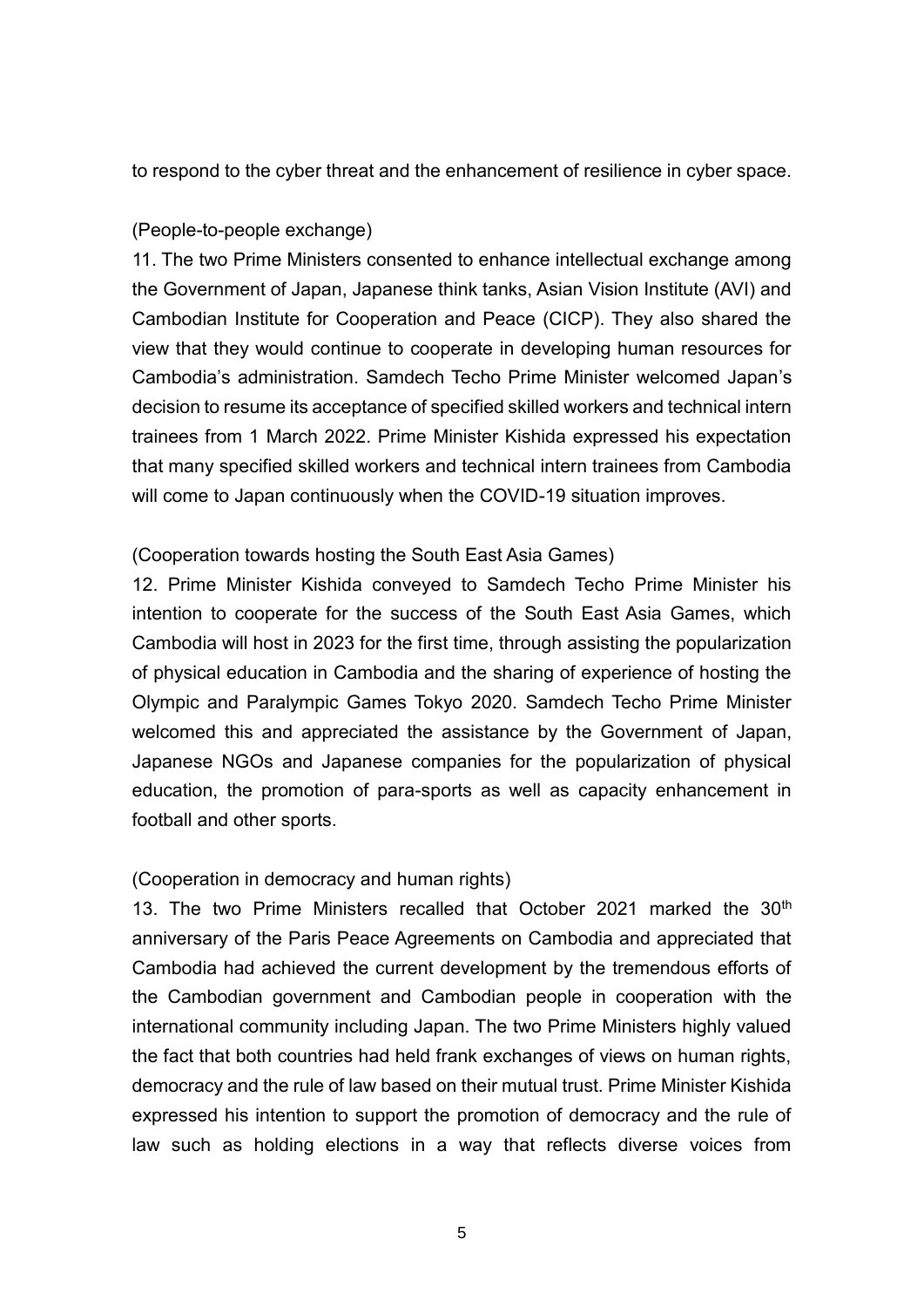Cambodian people through projects such as the promotion of dialogue between the Government of Cambodia and civil society, the enhancement of governance through civic engagement, and the legal technical assistance. Samdech Techo Prime Minister appreciated Japan's support in this field and expressed his intention to make further efforts to embed the outcomes of these support into the Cambodian society. In this connection, Samdech Techo Prime Minister appreciated the efforts of Japan as the penholder of the resolution on Advisory Services and Technical Assistance for Cambodia at the Human Rights Council.

(Cooperation for the  $70<sup>th</sup>$  Anniversary of the establishment of the diplomatic relationship and the 10<sup>th</sup> Anniversary of strategic partnership between Japan and Cambodia)

14. Towards the  $70<sup>th</sup>$  Anniversary of the establishment of the diplomatic relationship and the 10<sup>th</sup> Anniversary of strategic partnership between Japan and Cambodia in 2023, the two Prime Ministers consented to elevate the bilateral relationship under a "strategic partnership" based on strong trust between the two governments and peoples to a new stage as well as to conduct necessary studies toward that goal in a concrete manner between their diplomatic authorities.

## **Regional and international issues**

#### (Situation in Ukraine)

15. The two Prime Ministers recalled that both countries co-sponsored the resolution (A/RES/ES-11/1) adopted in the 11<sup>th</sup> emergency special session of the United Nations General Assembly on 2 March and that the ASEAN Foreign Ministers issued the Statements on Ukraine on 26 February and 3 March 2022. They shared the view that the aggression against a United Nations Member State infringes upon its sovereignty and territorial integrity, constitutes a serious violation of international law prohibiting the use of force, and is a grave breach of the United Nations Charter. They recognized that this aggression jeopardizes the foundation of international order which does not accept any unilateral change of the internationally recognized borders by force. In the same spirit, the two Prime Ministers confirmed their commitments to preserve peace, stability and security in the Indo-Pacific. Samdech Techo Prime Minister stressed from his own experience that a war can never end a war and that a peaceful resolution should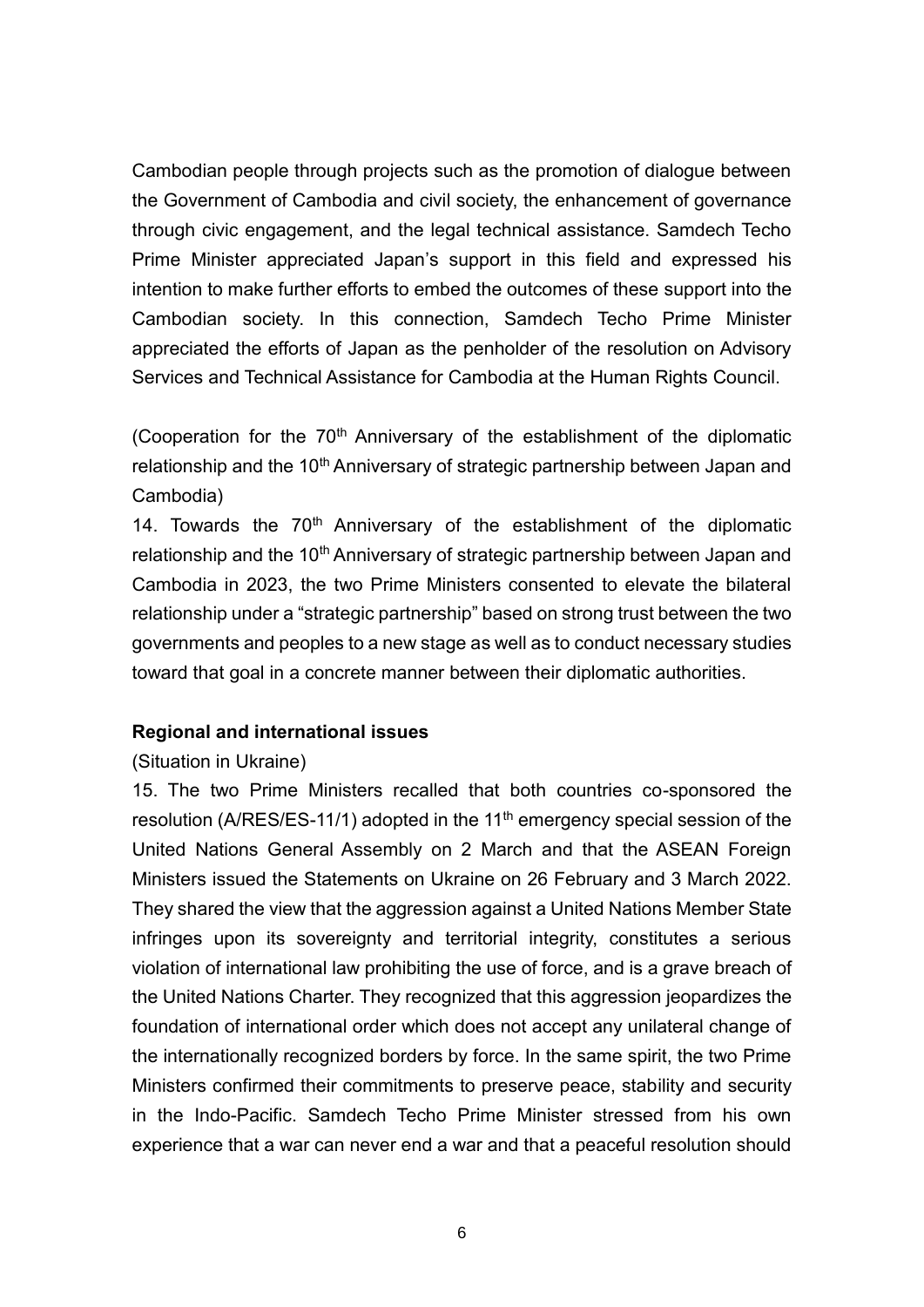be pursued. The two Prime Ministers urged for an immediate stop of the use of force and the withdrawal of the military forces from the territory of Ukraine. They stressed neither threat nor use of all kind of weapons of mass destruction can ever be accepted in any occasion. They also underscored that any armed attack on and threat against nuclear facilities devoted to peaceful purposes constitutes a violation of international law.

### (Situation in Myanmar)

16. The two Prime Ministers expressed concerns about the situation in Myanmar and called for the immediate cessation of violence, a stop to the flow of weapon, all parties to exercise utmost restraint and commencement of a process of dialogue for peaceful solution, and the release of political detainees, as well as return to normalcy and the democratic political system. The two Prime Ministers consented to urge for concrete actions to swiftly implement the "Five-Point Consensus" reached at the ASEAN Leaders' Meeting on 24 April 2021. The two Prime Ministers shared the importance of actively carrying out the delivery of humanitarian assistance, in coordination with ASEAN Coordinating Center for Humanitarian Assistance on Disaster Management (AHA Center) and international organizations, to the people of Myanmar who are most in need based on humanitarian principles. Prime Minister Kishida welcomed Cambodia's active engagement as ASEAN Chair to break the deadlock, and expressed hope for fruitful outcomes of the first visit to Myanmar of Mr. Prak Sokhonn, Special Envoy of the ASEAN Chair in the third week of March 2022. In relation to this, the two Prime Ministers reconfirmed the importance of making efforts to solve the problems through communication with all parties concerned. Samdech Techo Prime Minister expressed his appreciation to Japan for its active role to break the deadlock through working in close coordination with Cambodia, respecting the unity and centrality of ASEAN and supporting its efforts.

## (DPRK)

17. The two Prime Ministers expressed grave concerns over the continued ballistic missile launches by Democratic People's Republic of Korea (DPRK), which escalate tensions and negatively impact environment for talks to address threat to regional and international peace and security. They reiterated the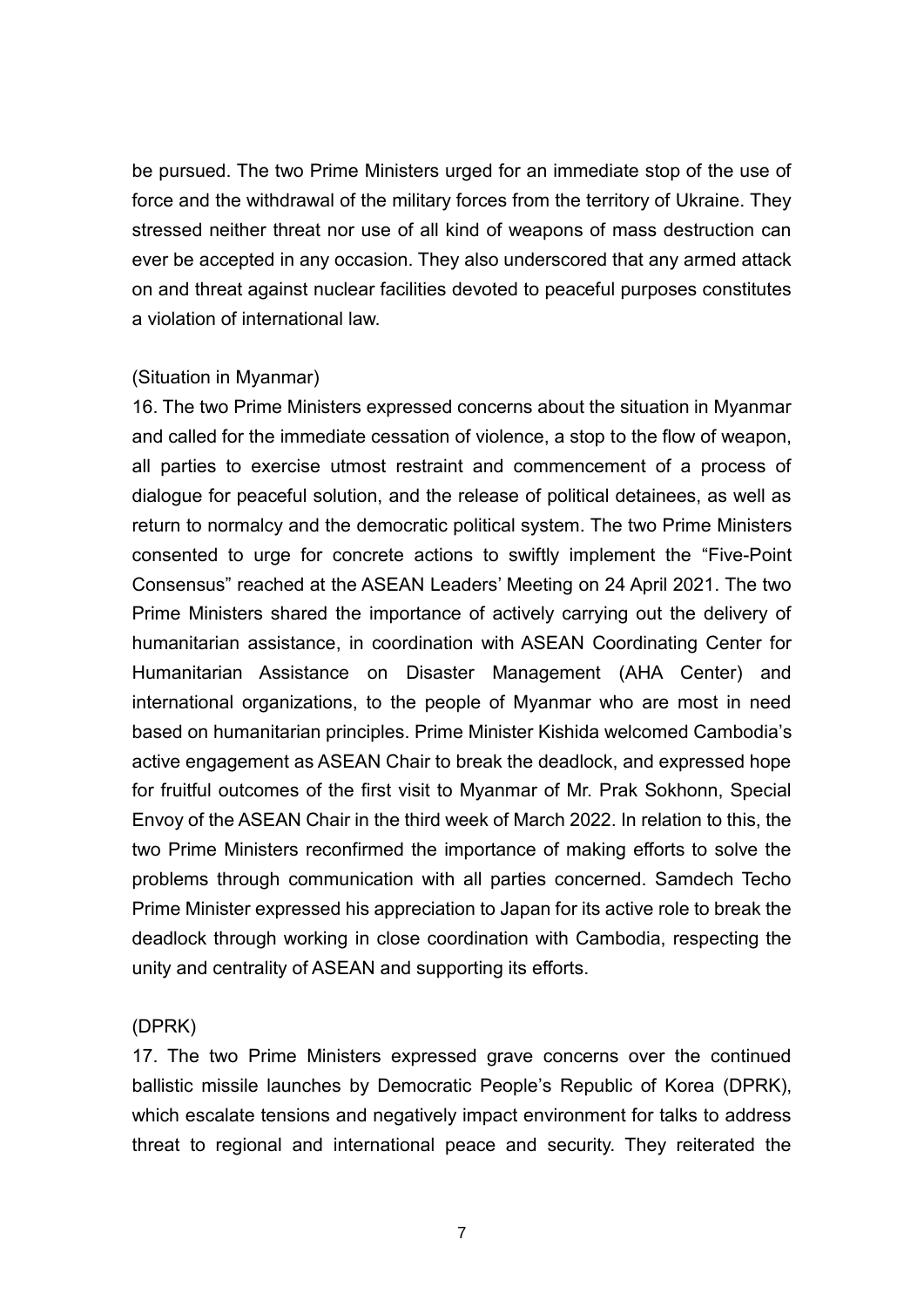importance of international efforts and diplomatic means to achieve the complete, verifiable and irreversible denuclearization of the Korean peninsula, and commitment to the full implementation of relevant United Nations Security Council Resolutions (UNSCRs). They strongly urged DPRK to fully comply with all of its international obligations under relevant UNSCRs. Prime Minister Kishida expressed his gratitude to Samdech Techo Prime Minister for reaffirming commitment to support efforts in resolving the abductions issue immediately.

## (South China Sea)

18. The two Prime Ministers reaffirmed the importance of sustaining peace, security, safety, freedom of navigation in and overflight above the South China Sea, self-restraint, non-militarization and peaceful resolution of disputes in accordance with international law including the 1982 United Nations Convention on the Law of the Sea (UNCLOS). The two Prime Ministers emphasized the importance of urging countries concerned to avoid unilateral actions that would increase tensions or complicate the situation in the South China Sea. The two Prime Ministers stressed the importance of full and effective implementation of the Declaration on the Conduct of the Parties in the South China Sea (DOC), and took note of the progress of the negotiations on Code of Conduct (COC) in the South China Sea and emphasized the importance of an effective and substantive COC that is consistent with international law including the 1982 UNCLOS.

# (Cooperation for a Free and Open Indo-Pacific (FOIP))

19. The two Prime Ministers reaffirmed to continue to cooperate towards realizing a "Free and Open Indo-Pacific" based on the rule of law for contributing to global and regional peace and prosperity. In this regard, the two Prime Ministers welcomed the continued progress of concrete cooperation between ASEAN and Japan based on the "Joint Statement of the 23<sup>rd</sup> ASEAN-Japan Summit on Cooperation on ASEAN Outlook on the Indo-Pacific" adopted in 2020 and came to the view to continue cooperation building on this process.

## (Cooperation for the ASEAN Chair)

20. The two Prime Ministers consented to have close communication and coordination at various levels for successful ASEAN-related meetings which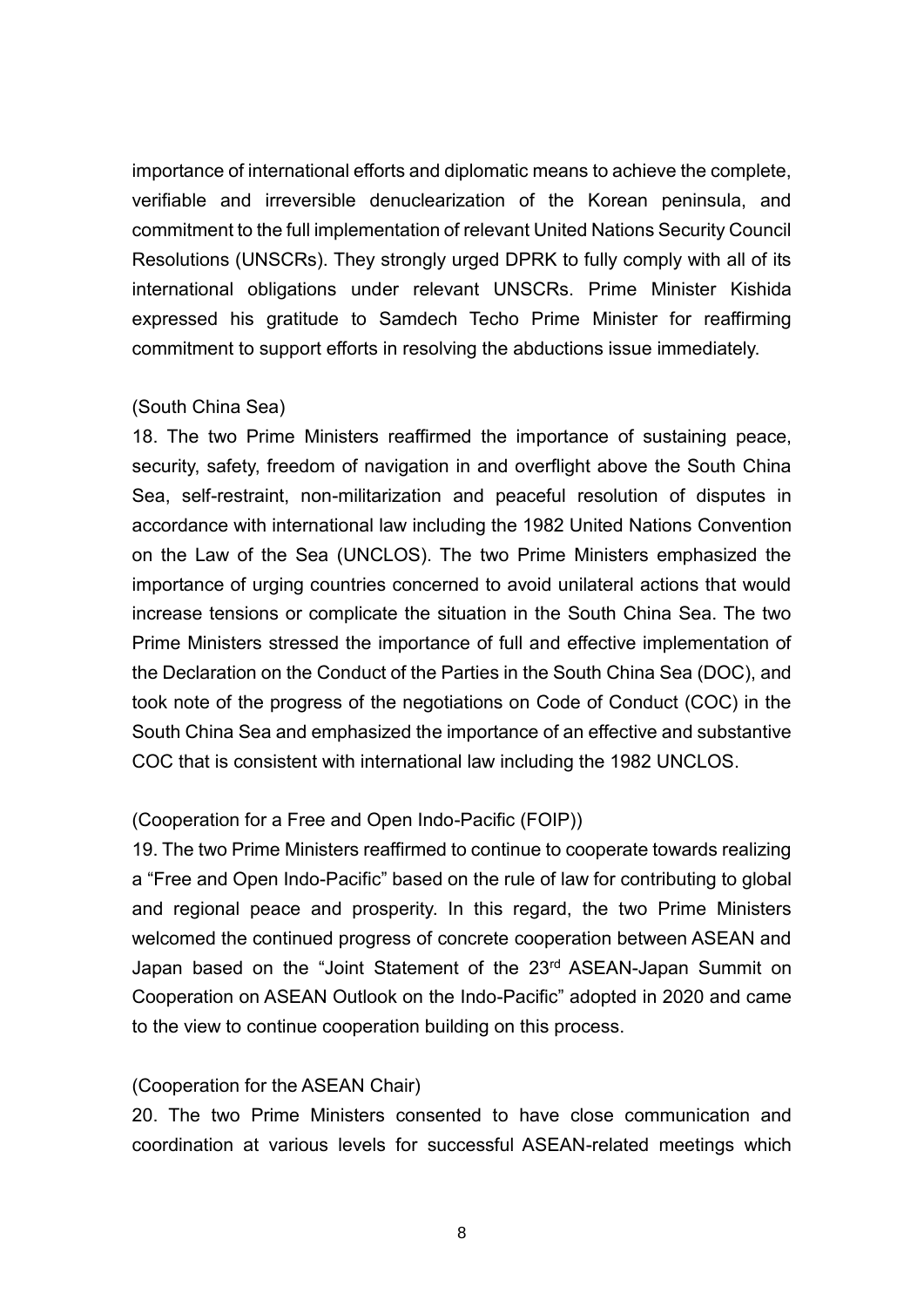Cambodia chairs this year. Prime Minister Kishida expressed once again his intention to strongly support Cambodia as the ASEAN Chair and Samdech Techo Prime Minister expressed gratitude to Japan's support for building capacity required to be the ASEAN Chair through capacity building for officials of Ministry of Foreign Affairs and International Cooperation of Cambodia by the Japan-ASEAN Integration Fund (JAIF) as well as provision of vehicles and office equipment.

# (The 50<sup>th</sup> year of ASEAN-Japan Friendship and Cooperation)

21. The two Prime Ministers shared the view that the year 2023, which marks the 50<sup>th</sup> year of ASEAN-Japan Friendship and Cooperation, would be a historic opportunity for the Leaders of ASEAN and Japan to look back on the history of friendship and cooperation for the last half century, and to jointly provide guidance for future cooperation between ASEAN and Japan. The two Prime Ministers confirmed to closely work together to upgrade ASEAN-Japan relations to a new height at the ASEAN-Japan Commemorative Summit which Japan will host in the year. Both Prime Ministers also expressed that they looked forward to various commemorative events and exchange programs both in ASEAN Member States and Japan being held throughout the year.

# (Mekong-Japan cooperation)

22. The two Prime Ministers highly valued the fact that the Mekong-Japan cooperation is playing an essential role for the sustainable development of the Mekong region, and concurred on the further promotion of the Mekong-Japan cooperation. In this regard, Samdech Techo Prime Minister highly appreciated Japan's contribution of approximately 1.4 million US Dollars, which is the largest amount from ACMECS Development Partners to the ACMECS Development Fund (ACMDF), as an effort to lift the Mekong-Japan cooperation to a new height. Samdech Techo Prime Minister expressed his strong hope that Mekong-Japan Summit Meeting would be held early in Tokyo.

# (Reform of the UN Security Council)

23. The two Prime Ministers shared the recognition that, as the situation of Ukraine shows, early realization of the UN Security Council reform is necessary